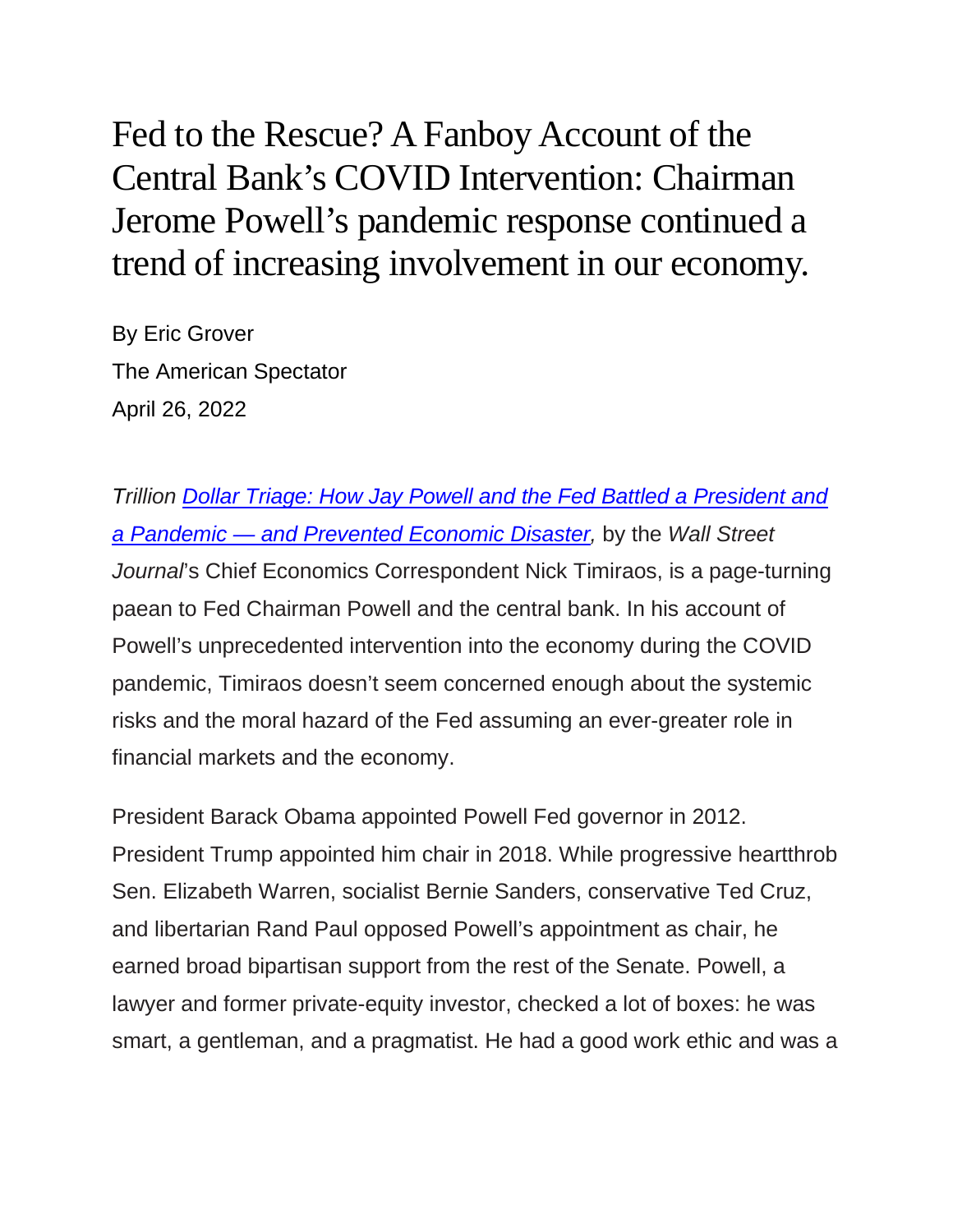registered but not partisan Republican. He fit easily within the image the Fed cultivated of being competent, technocratic, and apolitical.

Then, in March 2020, a pandemic and government-mandated lockdowns crashed the economy. The enemy, a virus, would ultimately be vanquished by vaccines, natural immunity, and treatments. But immediate-term fear and lockdowns roiled the economy and financial markets.

Congress, the Fed, and the Treasury, Timiraos reports, "applied two hardlearned lessons from the 2008 financial crisis and grinding recovery that followed: Lesson one: Go big. Lesson two: Go fast." For Powell and the Fed, March and April were a "total blitz."

Timiraos writes approvingly, "On the precipice of catastrophic financial meltdowns, the normally staid and predictable Fed can move faster and more powerfully than any other arm of the government." Powell and the Fed pulled out all the stops, responding with unprecedented speed, scope, and scale, buying financial assets and committing to extend a range of credit facilities.

The *Wall Street Journal*'s chief economic correspondent criticizes political interference with the execution of monetary policy. Presidents Truman, Johnson, and Nixon bullied Fed chairmen for easy money. President George H. W. Bush chided Chairman Alan Greenspan over tight money. Timiraos lauds the "Rubin Rule" – advocated by President Clinton's second Treasury Secretary, Robert Rubin, that presidents shouldn't publicly demand specific Fed monetary policy. Presidents Clinton, Bush 43, and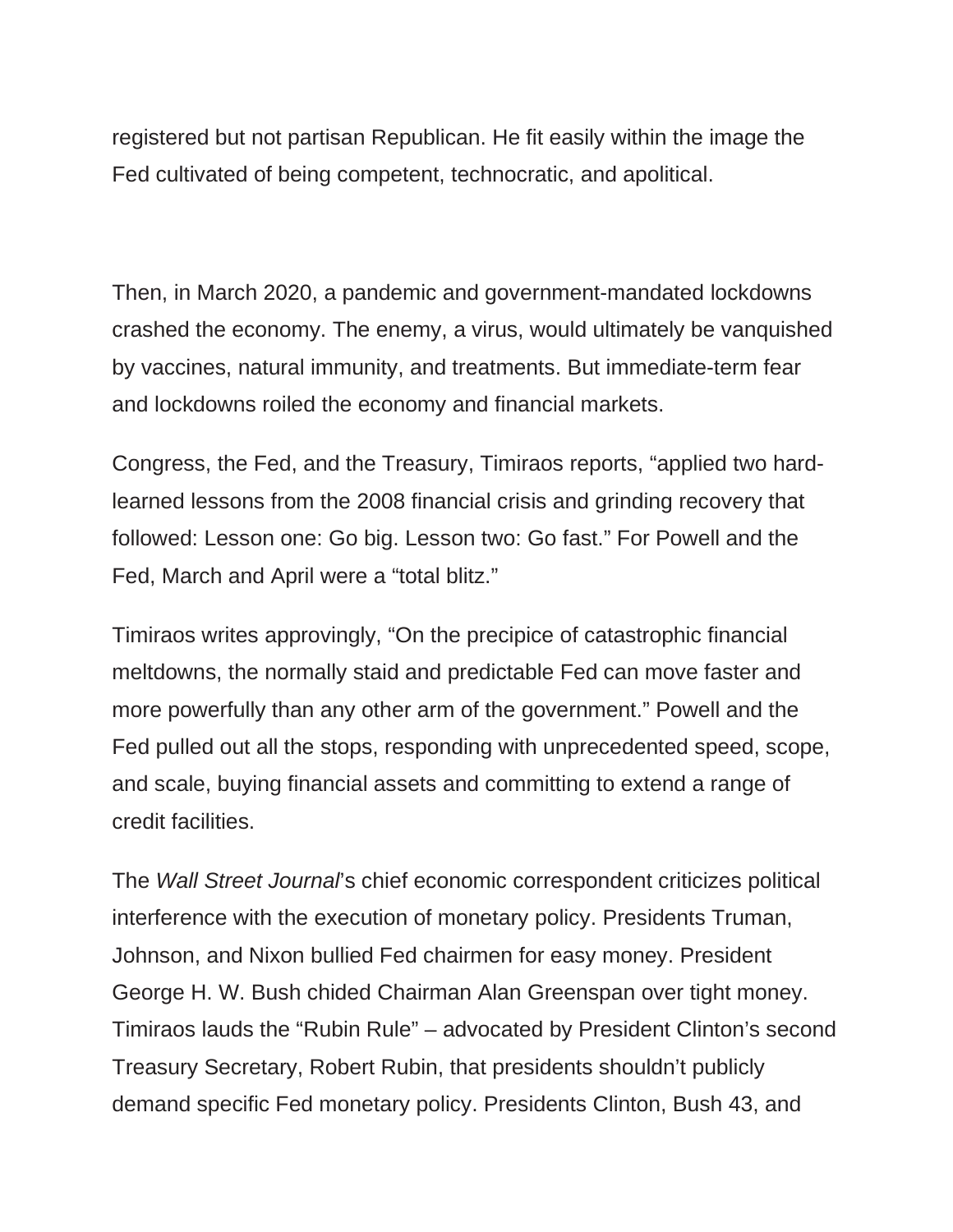Obama hewed to it. But President Trump, after appointing Powell chairman on the expectation of easy money, publicly hectored Chairman Powell for even lower interest rates. Trump's fusillades were striking, as Powell had been a dove's dove. On his watch, the real federal funds rate had hovered around and under zero.

While Timiraos is gushing in his praise of the Fed, a powerful activist central bank trying to do much more than maintain stable prices is dangerous.

The Rubin Rule is politically sensible, as Fed chairs don't report to the president, but the central bank isn't independent. It was created and given its mandate by Congress to conduct monetary policy supporting stable prices, maximum employment, and moderate long-term interest rates.

On February 2, 2020, on the verge of the COVID crisis, the central bank's balance sheet was \$4.2 trillion. The central bank bought Treasuries and mortgage-backed securities, creating dollars. It promised to, but never did buy, corporate bonds. The pledge was sufficient to unfreeze the private market. The Fed also financed a small number of businesses and governments, including Illinois and New York City's MTA. By April 1, 2020, its balance sheet ballooned to \$5.8 trillion; by June 3, 2020, \$7.2 trillion; and by March 30, 2022, a whopping \$8.9 trillion.

Timiraos vividly recounts the deliberations and actions of the Fed "troika": Chair Powell, Vice Chair Richard Clarida, and New York Fed President John Williams. Under intense pressure, Powell worked well with Treasury Secretary Steve Mnuchin and Congress on both sides of the aisle, and he kept his cool in the face of Trump's public criticism, rants, and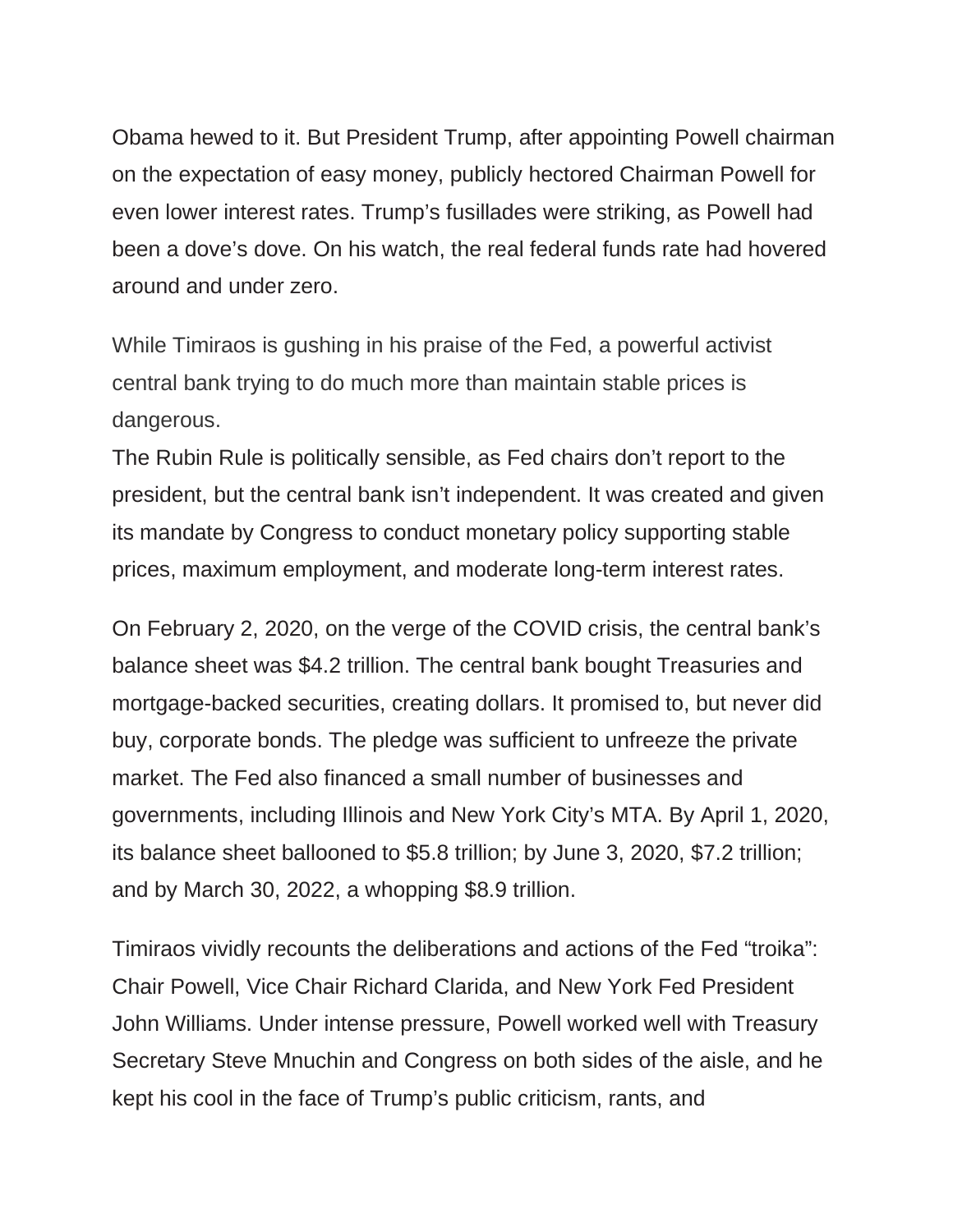disengagement. Timiraos criticizes Trump heavily, judging his behavior in the crisis steadying markets and helping financial institutions and businesses survive to be erratic and counterproductive.

He characterizes the Fed's campaign as "Bagehot on steroids." Journalist Walter Bagehot, in his seminal *[Lombard Street](https://amzn.to/3rU7QPn)*, counseled that to avert panic, central banks should lend early and freely, to solvent firms, against good collateral, and at high rates. The Fed lent swiftly and massively, but it didn't focus on credit quality or exact rich terms. The view that businesses were imperiled through no fault of their own informed the Fed's approach. Mnuchin worried more about the creditworthiness of firms getting Treasury credit through the Fed.

The COVID recession was short. While the economy is remarkably resilient, we don't know how bad it might have been if the Fed hadn't intervened so aggressively. The reigning orthodoxy holds that the Fed must act to address every economic downturn. It was not always thus. In *[The](https://amzn.to/3MwdKOO)  [Forgotten Depression: 1921: The Crash That Cured Itself](https://amzn.to/3MwdKOO)*, financial journalist and historian James Grant shows that while government and the Fed did next to nothing, the deep 1920–21 depression was short-lived, with a steep V-shaped recovery.

While Timiraos is gushing in his praise of the Fed, a powerful activist central bank trying to do much more than maintain stable prices is dangerous. The Fed's epic COVID intervention wasn't the first and won't be the last. Interventions beget more interventions.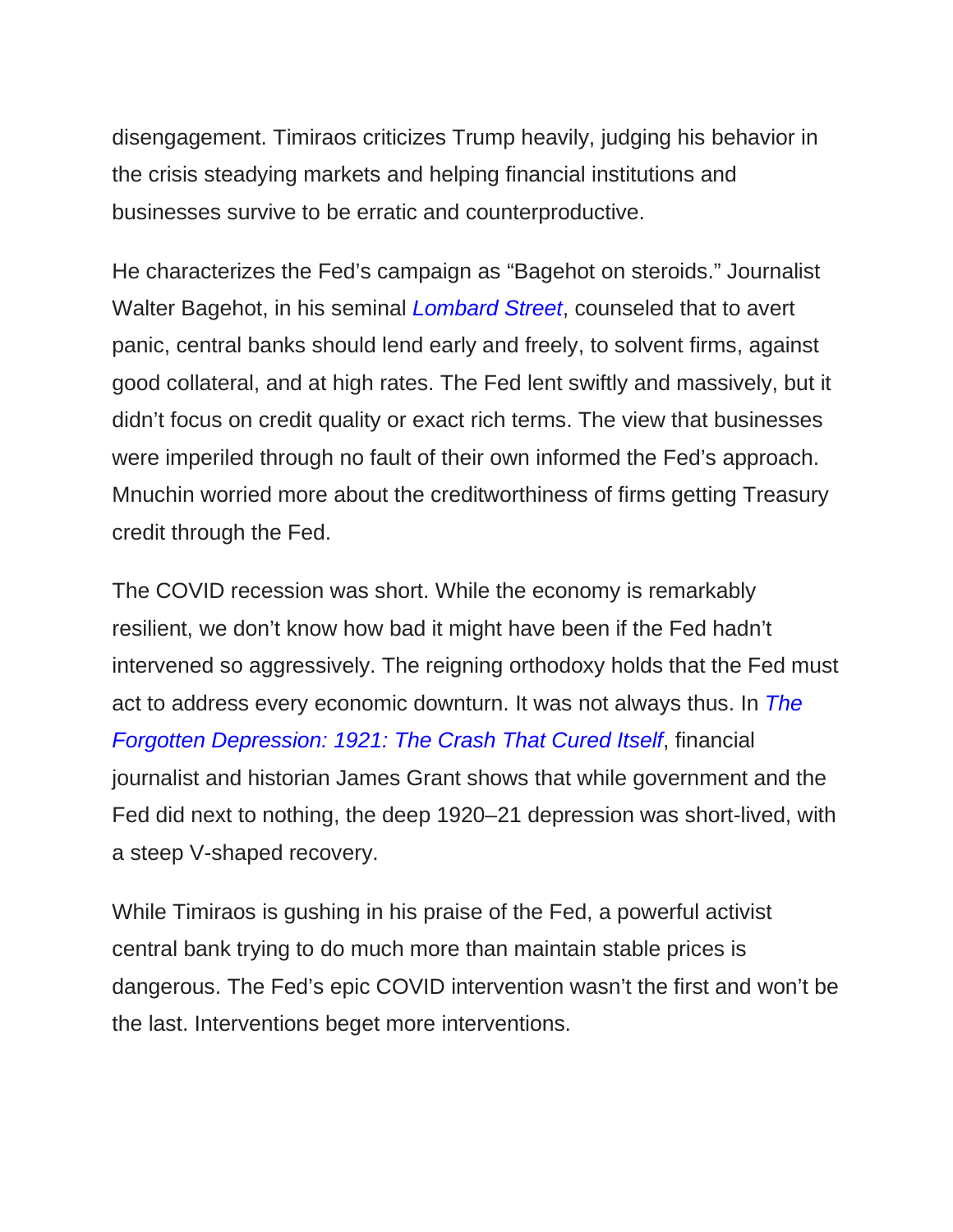In the 2008 financial crisis, the central bank's role and economic footprint increased dramatically. On the brink of the financial crisis, on December 26, 2007, the central bank's balance sheet was \$890 billion. Timiraos says that former Fed chairman Ben Bernanke launched "arguably the easiest money policy ever." It's not arguable that since its 1913 founding the Fed had never opened a remotely comparable fire hydrant of money. By December 30, 2009, its balance sheet had mushroomed to \$2.234 trillion.

The Fed's easy money and HUD's affordable housing goals for GSEs Fannie Mae and Freddie Mac gutted mortgage credit standards and fueled a tsunami of subprime and high-risk mortgages and a housing bubble, which burst, causing the financial crisis and Great Recession. In 2003 and 2004, the real federal funds rate was negative. By June 2008, 57 percent of U.S. mortgages were subprime or Alternative A-paper, including mortgages with no or negative principal amortization, no income verification, and down payments of less than 3 percent. Seventy-six percent of them were owned or guaranteed by the GSEs and government.

The Feds created moral hazard.

Congress, the executive branch, Wall Street, the commentariat, and much of the public increasingly looked to the Fed to minister to the economy, calm and buoy markets, and deal with problems best sorted by the market or fiscal and regulatory policies.

Private-sector actors expect the Fed to bail them out of their troubles. And politicians, in lieu of adopting sustainable pro-growth tax and regulatory policies, look to the Fed for easy money. Timiraos notes then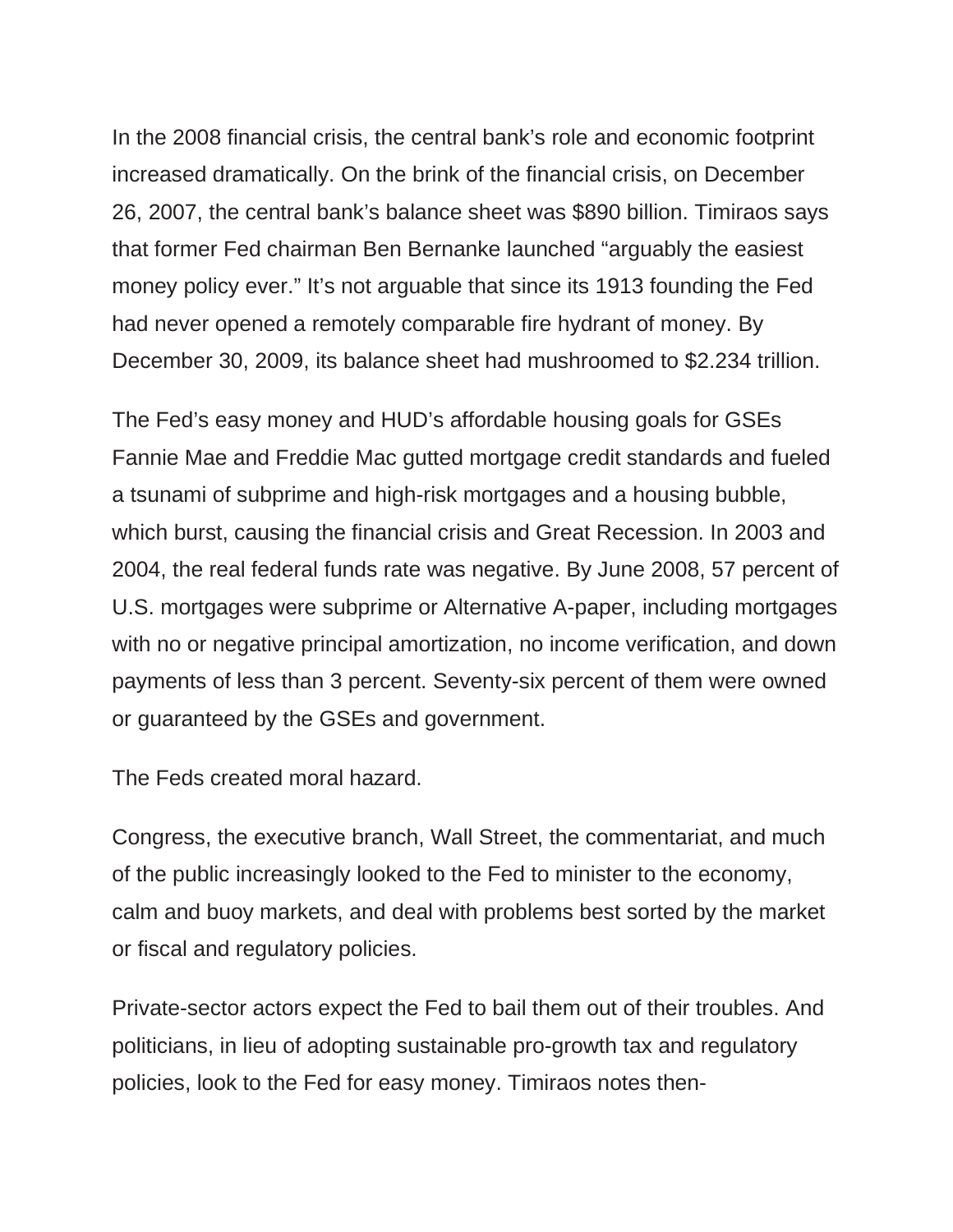Congressman Mike Pence's criticism that "Printing money is no substitute for pro-growth fiscal policies." Pence was correct.

By 2010 the economy was still "lackluster." This was largely because of anti-growth fiscal and regulatory policies, not insufficiently low interest rates. Nevertheless, Bernanke and the Fed undertook to "shore up" the economy by raining money on it.

From 2017 through 2019, the Fed finally started tightening, shedding assets and gently ratcheting up its benchmark interest rate. At the [Federal](https://www.federalreserve.gov/mediacenter/files/FOMCpresconf20190731.pdf)  [Open Market Committee's July 30-31, 2019, meeting,](https://www.federalreserve.gov/mediacenter/files/FOMCpresconf20190731.pdf) however, it reversed course to "insure against downside risks" of "weak global growth and trade policy uncertainty" and to "promote a faster return of inflation" to 2 percent.

Long before COVID, the Fed had pivoted from in principle opposing to supporting inflation. In 2012, under Bernanke, the central bank lawlessly targeted 2 percent inflation. Its mandate of maintaining stable prices means zero inflation. Nobody would say an MMA fighter's weight, which increased 2 percent each year for 15 years, from 150 pounds to 202 pounds, was stable. In 2020, under Chair Powell, it went a step further, announcing it would allow higher inflation to make up for past inflation below its target.

Decades of easy money fueled asset inflation, while price inflation remained modest, albeit not zero. But with the binge of money-printing and deficit spending, COVID- and regulation-induced supply constraints, and a tight labor market, the price-inflation tiger was loosed.

In 2021, it started rising. The M2 money supply [increased 9.7 percent](https://fred.stlouisfed.org/series/WM2NS) from March 1, 2021, to February 28, 2022. In March 2022, inflation hit [8.5](https://www.bls.gov/news.release/cpi.nr0.htm)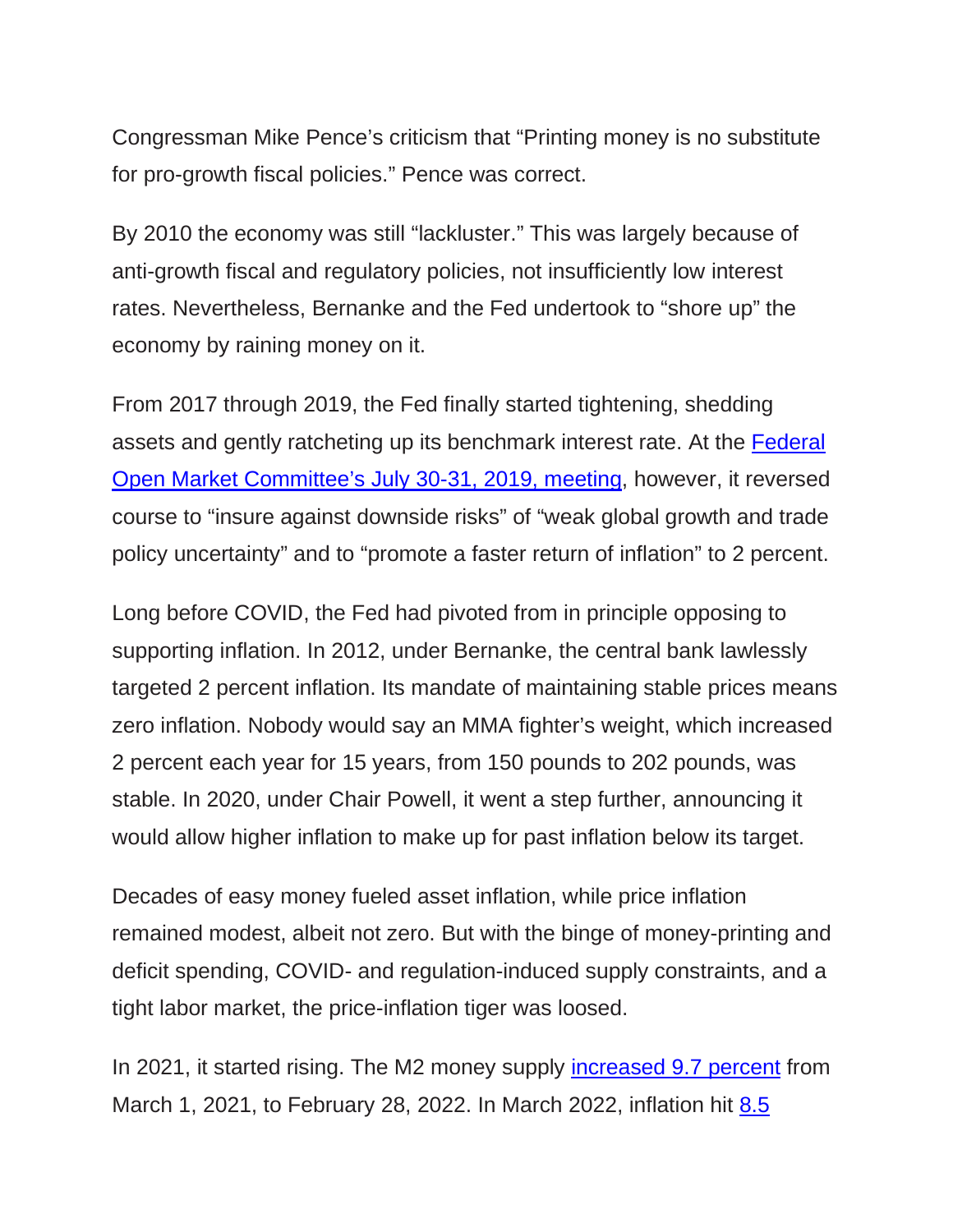[percent,](https://www.bls.gov/news.release/cpi.nr0.htm) the highest since December 1981. While the Fed has tried to manage the economy, it has neglected its core mission of preventing inflation, something it has the tools to do.

Powell, Williams, and Vice Chair nominee Lael Brainard all have said that in May [the FOMC is likely to raise rates by 50 basis points](https://www.wsj.com/articles/feds-powell-could-seal-expectations-of-half-point-rate-rise-in-may-11650533444?mod=Searchresults_pos2&page=1) and to start reducing the balance sheet, pulling money out of the system to reduce demand. It has a long way to go. Real interest rates are negative. It will encounter political headwinds.

Chase CEO Jamie Dimon [says,](https://www.ft.com/content/25675232-811b-49b7-9d8c-5e1fe11c62bd) "If the Fed gets this right, we can have years of growth, and inflation will eventually start to recede." If.

The Fed's vastly expanded role is a systemic risk.

If investors believe the central bank has their backs, they take excessive risks. People take greater care when their money is at risk. Politicians find it easier to support unsustainable and reckless spending and anti-growth taxes and regulations, assuming the Fed can and will bail them out. If major improvident states like California, Illinois, and New York were unable to meet their obligations, might the Fed view that as exigent circumstances and come to the rescue?

The *Wall Street Journal*'s chief economic correspondent observes that Powell in big ways redefined the Fed. He did, but he was continuing on the trajectory from Bernanke's massive quantitative easing.

*[Trillion Dollar Triage](https://amzn.to/3LwNR0U)* forcefully reminds how enormously consequential the Fed and who runs it have come to be — perhaps too consequential.